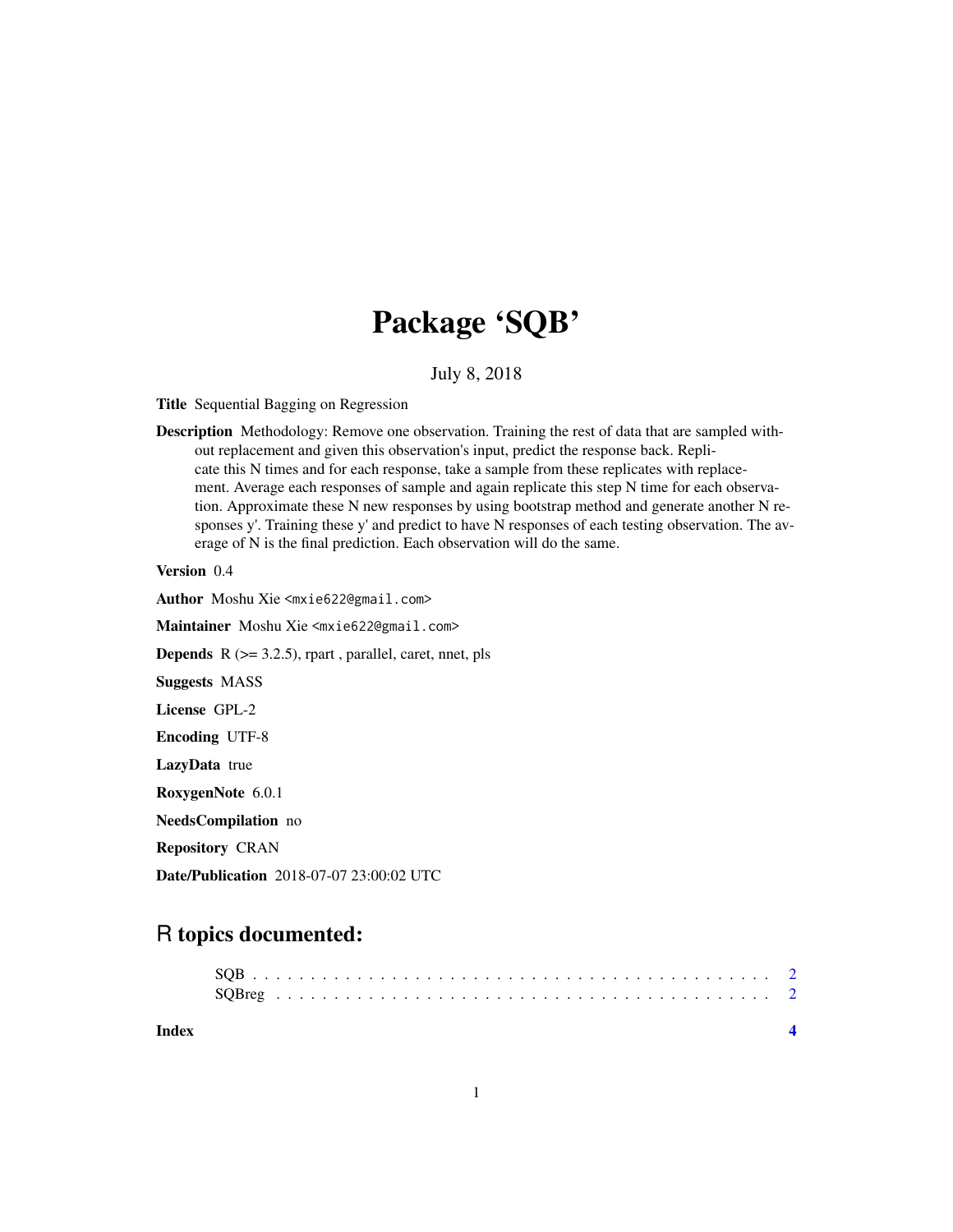# Description

Combine bagging, bootstrap decision tree and kernel density estimate

## Author(s)

Moshu Xie <mxie622@gmail.com>

SQBreg *SQBreg*

# Description

Do prediction using sequential bagging method with tree based learning algorithm

## Usage

```
SQBreg(data.train, data.test, y, res, reps, cores, FunKDE, control,
 SQBalgorithm.1, SQBalgorithm.2, k, ncomp, nnet.size)
```
# Arguments

| data.train    | Training dataset                                                                            |  |  |  |  |  |  |  |  |  |  |  |
|---------------|---------------------------------------------------------------------------------------------|--|--|--|--|--|--|--|--|--|--|--|
| data.test     | Testing dataset                                                                             |  |  |  |  |  |  |  |  |  |  |  |
| У             | Numeric response variable                                                                   |  |  |  |  |  |  |  |  |  |  |  |
| res           | Resampling size. Could not be greater than the input data size.                             |  |  |  |  |  |  |  |  |  |  |  |
| reps          | Replicates for the first bagging, default 100                                               |  |  |  |  |  |  |  |  |  |  |  |
| cores         | Use multi-cores, default one core, use cores='maxcores' for full use.                       |  |  |  |  |  |  |  |  |  |  |  |
| <b>FunKDE</b> | Kernel density estimate function. Use different kernel to fit, default logistic<br>kernel.  |  |  |  |  |  |  |  |  |  |  |  |
| control       | Use in rpart package, rpart.control to tune the control                                     |  |  |  |  |  |  |  |  |  |  |  |
|               | SQBalgorithm. 1 Use for the initial training. Option: CART, lm(default), knnreg, nnet, PCR. |  |  |  |  |  |  |  |  |  |  |  |
|               | SQBalgorithm. 2 Use for the last training. Option: CART, lm(default), knnreg, nnet, PCR.    |  |  |  |  |  |  |  |  |  |  |  |
| k             | The number of nearest neighbour used for knnreg                                             |  |  |  |  |  |  |  |  |  |  |  |
| ncomp         | The number of component used for PCR                                                        |  |  |  |  |  |  |  |  |  |  |  |
| nnet.size     | The number of hidden layer and neuron for nnet                                              |  |  |  |  |  |  |  |  |  |  |  |

<span id="page-1-0"></span>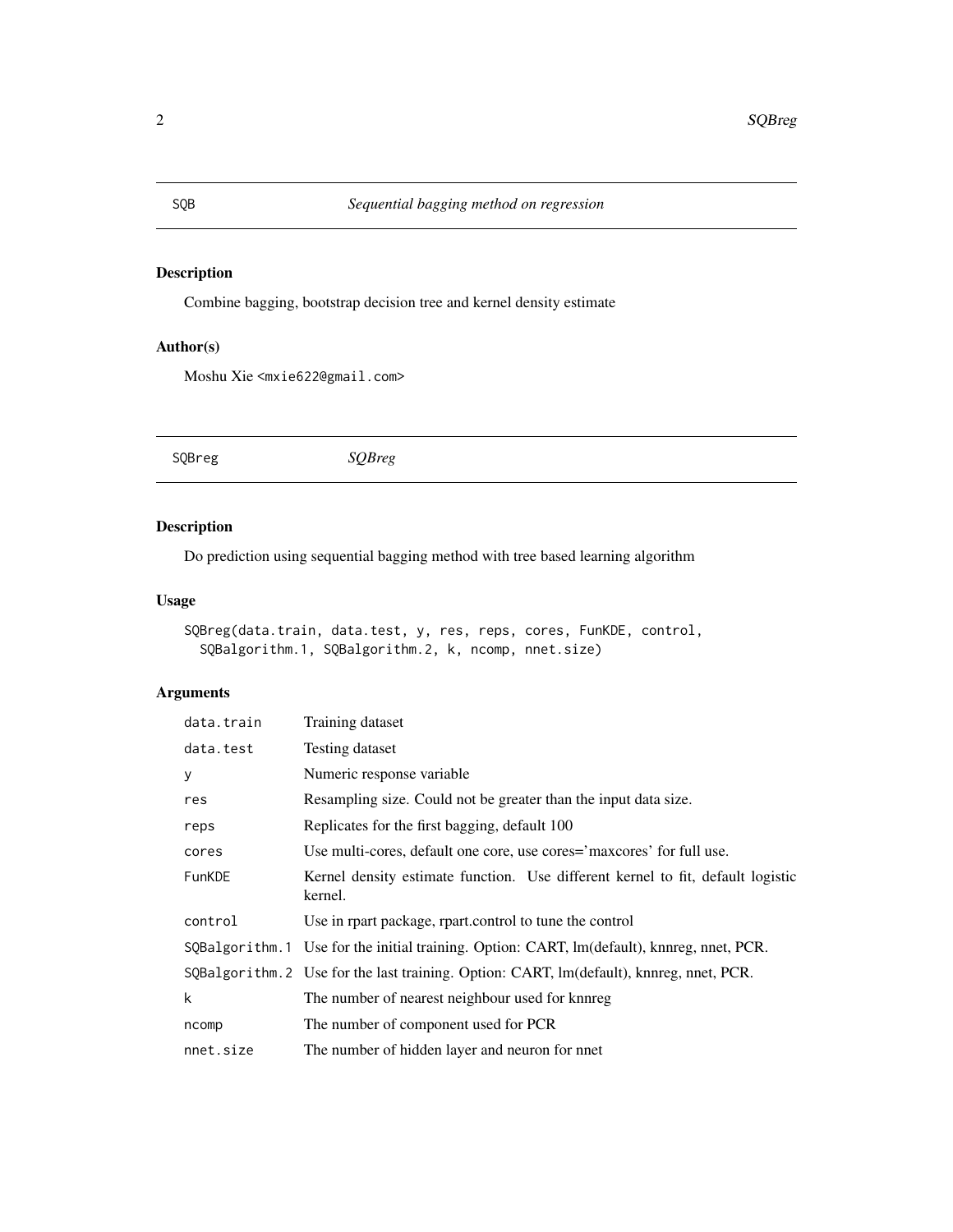#### $SQBreg$  3

# Value

Given testing set input, make a regression prediction

#### References

Breiman L., Friedman J. H., Olshen R. A., and Stone, C. J. (1984) *Classification and Regression Trees.*

Soleymani, M. and Lee S.M.S(2014). Sequential combination of weighted and nonparametric bagging for classification. *Biometrika*, 101, 2, pp. 491–498.

Efron, B. (1979). Bootstrap methods: Another lo ok at the jackknife. Ann. Statist., 7(1):1-26.

#### Examples

```
data(hills, package="MASS")
rt.df <- hills[sample(nrow(hills)),]
data.train <- rt.df[1 : (length(rt.df[, 1]) - 1), ]
data.test <- rt.df[-(1 : (length(rt.dff, 1]) - 1)),]fit <- SQBreg(data.train, data.test, reps = 30, y = "time")
fit
```